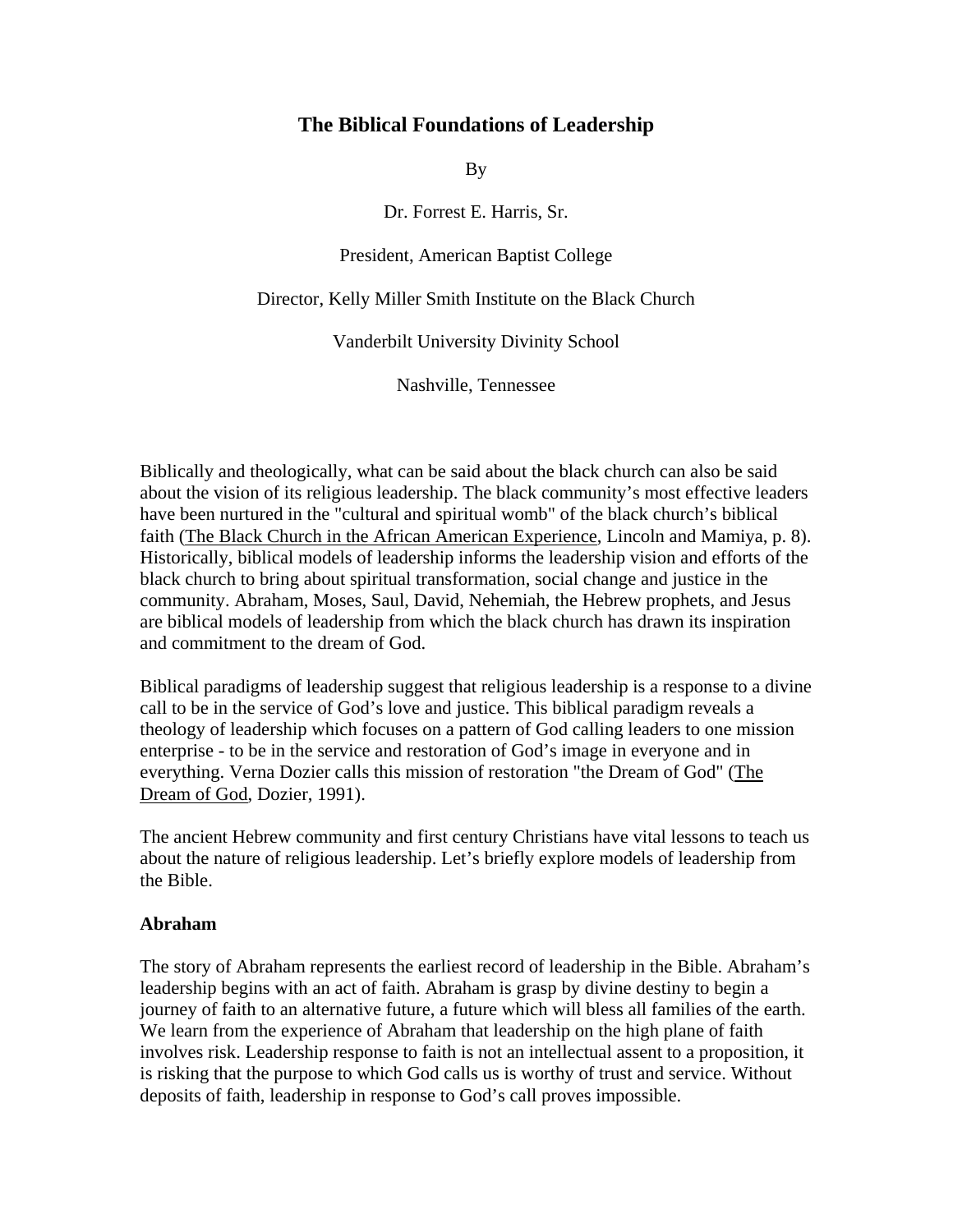Fear and faith will challenge religious leaders. Fear prompted Abraham to deceive the Egyptians regarding his wife. Leadership is a faith venture. Leaders must be aware that the aims, goals, challenges of leadership may cheat and deceive them but if leaders run away from them they shall find themselves bumping into over and over again.

Abraham was a good steward of God's dream. Throughout the centuries of Christian theological development, Abraham stands, as a pivotal symbol of leadership that is both faithful and fruitful Much of New Testament theology is an interpretation of the meaning of Abraham's faith and leadership. "And Abraham believed God, it was credited to him as righteousness" (Romans 4:3b NIV) rewards Abraham's faith, and initiates -an alternative community around Abraham's model of leadership.

### **Moses**

The Bible assigns a high status to visionary leaders who with courage offer themselves as agents of God's mission. In the case of Moses, God's mission was liberation. Moses grew up in Pharaoh's household as an Egyptian prince with a Hebrew memory. Moses had a significant religious experience on Mt. Horeb that sanctified him as -a leader of God's people from slavery to freedom. In the burning-bush story a situation of exploitation and injustice already exists, and God tells Moses that God is taking sides with oppressed Hebrews against the Egyptian establishment.

The burning bush contract introduces a revolutionary quality into the leadership model Moses represents. At its theological core, biblical leadership is revolutionary. Through Moses' leadership, a new social community emerged to match the vision of God's freedom. God called Moses to leadership as a liberator with prophetic and redemptive hope for the children of Israel.

Leadership proves difficult for Moses in the new alternative community. Moses was often frustrated. Idolatry and corrupt vision of God's purpose presented formidable barriers to the leadership Moses sought to offer. The Egyptian culture and consciousness remained with the people while they made slow progress to the Promised Land. History has found few leaders suited for the demands of liberation, who are equipped to lead people in transformation of identity, culture and consciousness. Moses paid a great price for the leadership he sought to give the Hebrew community. Hebrew leadership is difficult; it cost Moses denial of life in the Promised Land.

Through the revelation of God, Moses received the Ten Commandments and made them the ethical and theological mandate of the Hebrew community. One of the burden of religious leadership is consistent ethical and theological guidance. Religious leaders must consider themselves resident theologians to ensure that the ministry, mission and life of the faith community they serve is biblically based and theologically sound.

The leadership of Moses is symbolic; it extends over the past, present, and future into the religious experience of the Black church. The Negro Spiritual -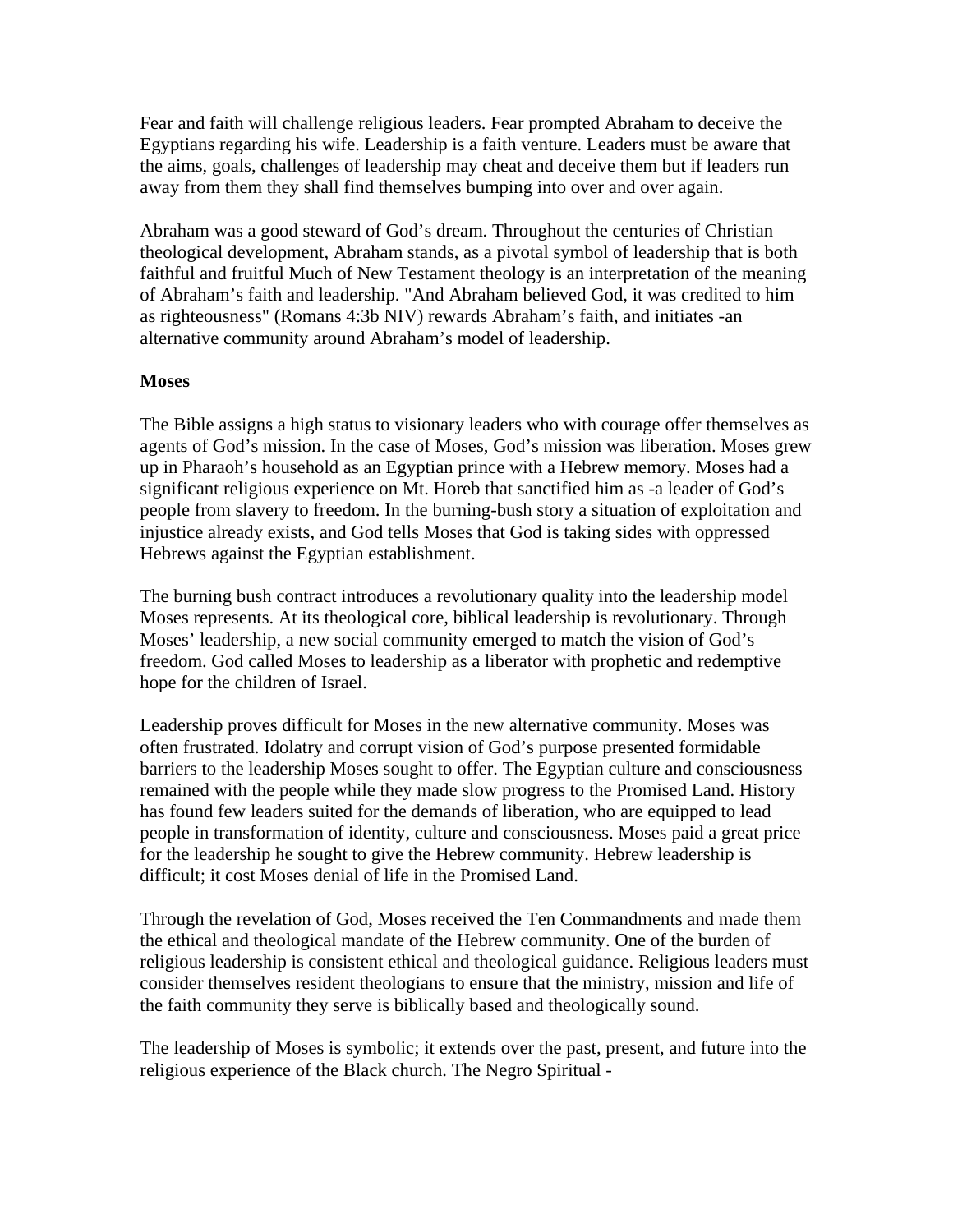Go down, Moses,

Way down in Egypt land,

Tell old Pharaoh

To let my people go.

captures the theological understanding of the kind of leadership the Black church has cultivated in its socio-political struggles for human dignity, freedom and salvation.

### **Saul**

Saul, the first king of Israel was a tragic figure whose leadership collapsed in failure because of jealously and insecurity. Saul's leadership emerged in a transitional period between the end of an old order of tribal leadership through the Judges and the birth of a new order of leadership, Israel under the monarchy of kings. Transitional leadership is difficult, particularly when insecurities block vision and there is little facility for achieving right perspective of self-contradictions and ambiguities. Leaders need an otherthan-self-reference if they are to led in times of transition and social crisis. Saul was a weak leader because he sought to led out of his small carnal package of vision. Saul's leadership ended in a tragic suicide of failure within without. The lesson we learn from Saul's life is that leadership is at its best when it serves as a conduit for corporate blessings. Leadership is never an end of itself but a means to the end-goal of God.

## **David**

David represents the best of monarchical leadership in the history of Israel. David's leadership is fixed -in Hebrew memory as engine for Israel's imagination and public history (David's Truth, Brueggeman, p. 14). Under David's leadership, Israel achieves rest from her military enemies. David was a figure of heroic attributes. He was a military genius, administrator, musician, poet, a shaper of the life of the people. The story of David's leadership is told and retold as a paradigm for all those who yearn for public responsibility and social transformation.

The irony of David's leadership is that while Israel is fascinated by him, deeply attracted to him, Israel isembarrassed and bewildered by David's incredible moral miscalculations adultery and conspiratorial actions that lead to murder. David's leadership is a mixture of public responsibility and power, personal temptation and deception. The God with whom David has to do is a God who will not permit leaders to choose the shape of their reality. David's public facade as a great leader is broken by the depth of moral pain. David is close enough to the wilderness faith-tradition of Moses to accept the judgment of God upon life. From David we learn a vital leadership lesson: public power will not solve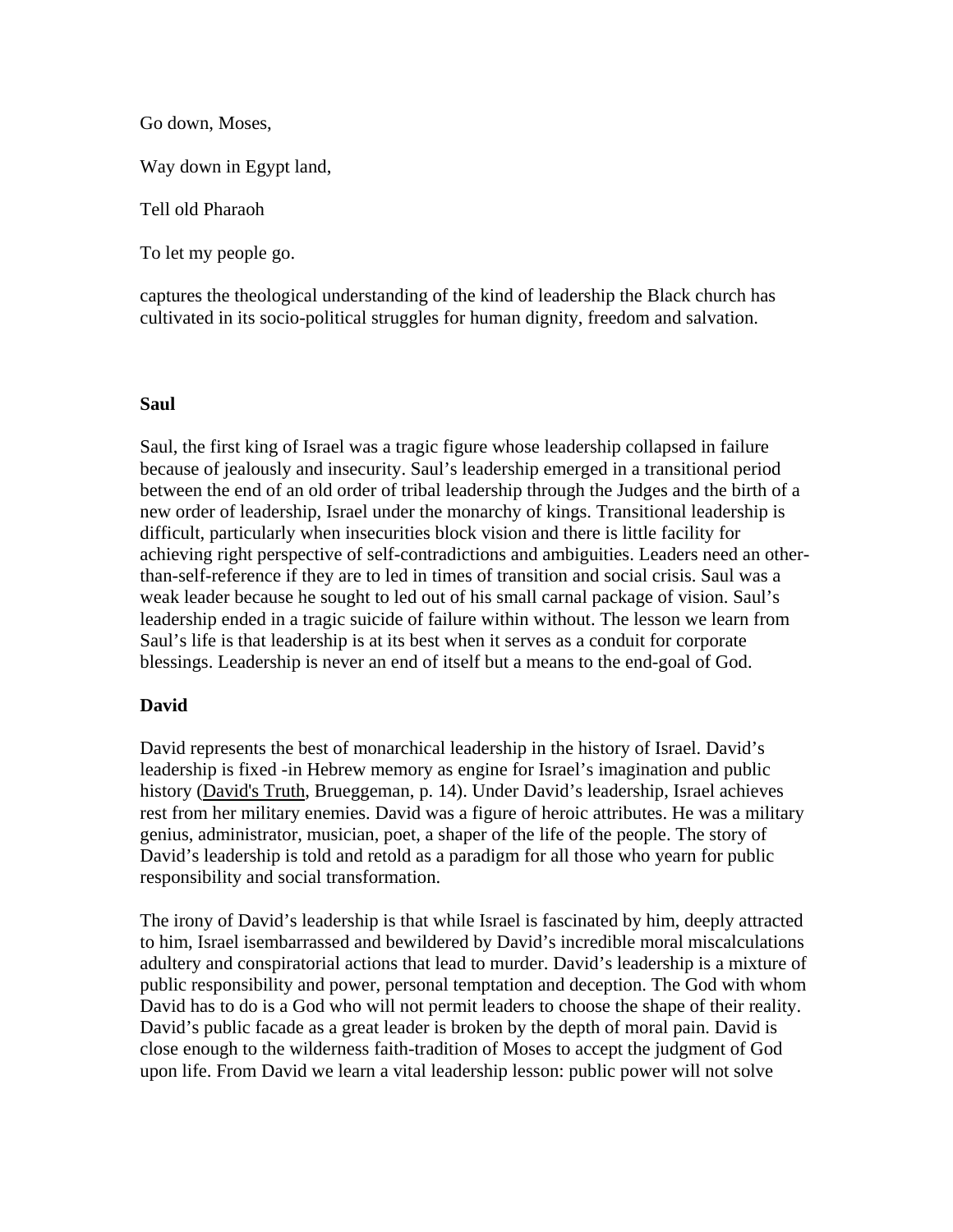personal issues. With leadership comes public and private accountability, and justice is a community concern rather than merely an individual concern.

## **Nehemiah**

Nehemiah is a model of leadership for reconstruction. Nehemiah had a compelling social vision for rebuilding the people of God. Babylonian exile demoralized Judah. Jerusalem was made a wasteland. Survivors of the destruction of Jerusalem deeply lament over the loss of the temple and the Judah's national identity. Nehemiah grieves over the conditions of Jerusalem. The values and experience honed by years in exile presented Nehemiah with a rebuilding task. Rebuilding the walls of Jerusalem and rebuilding the people's confidence and faith in the -purpose of God -were formidable projects. Nehemiah performed both projects well. Nehemiah's vision of reconstruction was practical, resourceful, and transformational.

Nehemiah met opposition with -courage and imagination as nothing was permitted to stop God's work. Self-determined leaders are able to remain focus despite many distractions. Nehemiah's model of leadership reveals that the longing for reconstruction comes from grief that arise from looking out over the city with a vision of newness. Nehemiah's rebuilding came from his tears, from mourning over "the trouble we are in." The energy for rebuilding comes from the deep desire and commitment to deconstruct oppressive social systems and reconstruct broken families and the wasteland of neighborhoods into moral communities of hope and new possibilities. We learn from the leadership of Nehemiah how leaders can turn mourning and grief into rebuilding a usable future.

## **Ezekiel**

Prophetic leadership is seen at its best in the life of Ezekiel. Ezekiel was a prophet/priest who witnessed the spiritual and moral decline of Judah. Inevitable destruction placed the people in exile seventy years. Ezekiel describes the condition of the exiles as being like "a valley of dry bones." Ezekiel's assignment was to makes sense out of this destruction in terms of the ultimate purpose of God. This was not easy leadership. From the perspective of the exiles, a future of recovery was hopeless. Hope unbelieved is always considered nonsense. Ezekiel's leadership bears witness to the fact that God is not defeated by the wretchedness of human beings and can even use that wretchedness to work out glorious purposes. Ezekiel's courageous leadership and preaching, teaches us that hope is the very dynamic of history. Hope is the energy of transformation. Hope is the engine of change and the door from one reality to another. Ezekiel was an agent of hope empowering people to imagine change, new possibilities, and opportunities to return to the dream of God.

Ezekiel teaches us that leaders who serve God's purpose must be prepared to provide leadership which seems nonsensical, illogical and unreasonable but nonetheless is possible, reasonable and understandable as the God's will.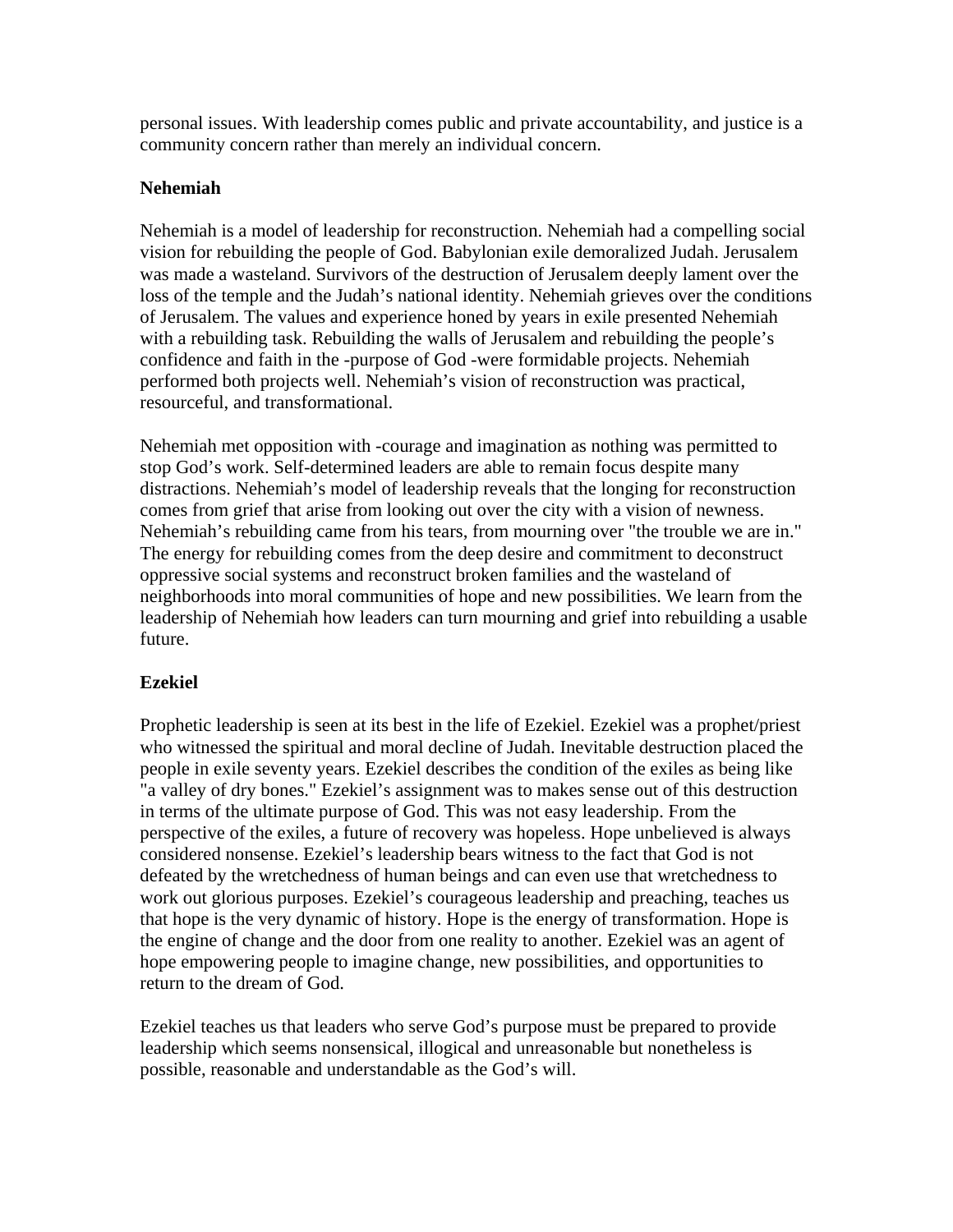### **Jesus**

The leadership of Jesus is seen by Christian theologians as the incarnation of the reign of God. For thirty-three years, Jesus lived a remarkable life of absolute trust and allegiance to life in the kingdom of God. Jesus had a significant religious experience while being baptized in the Jordan River in which he understood who he was and what he was called to be. That baptism was followed by a period of desert struggle to determine how best to live out the dream of God. In Jesus' inaugural sermon, he reminds his community of the kind of leadership God called him to embrace.

The Spirit of the Lord is upon me, for he has anointed me to preach good news to the poor, to heal the broken hearted, to proclaim release to the captives, and recovering of sight to the blind, to set at liberty those that are oppressed, to proclaim the acceptable year of the Lord (Luke 4:18-19 KJV).

Jesus functioned as a preacher, theologian and teacher. With his teaching came unusual authority about the true meaning of community, love, and the righteousness of God. The model of Jesus' leadership was that of a pastoral theologian committed to the realization of divine justice for God's entire creation. For Jesus justice is love in action. His commitment was to the weak and marginal. Jesus proclaimed the Sermon on the Mount as the ethical and spiritual foundation for life committed to God's kingdom. Jesus imbued the disciples with the vision of God's reign, a vision which brought him into conflict with the kingdoms of the world. Jesus' leadership was liberating, redemptive, prophetic, transforming and salvific. The leadership of Jesus cost him crucifixion but won for the world the salvation of God.

Jesus teaches us many things about authentic spiritual leadership. kingdom priorities must come first in the life of a leader. Servant leadership brings hope transformation to life. Suffering has merit when done to fulfilled God's purpose. Leaders must teach and theologize with integrity by being true to the context of the community they serve. Religious leadership must affirm the humanity of all people under the grace of God.

Leaders must be unbias in serving God's love and justice toward the transformation of all injustice and oppression of life.

Leadership in the black church experience has been an attempt to preach, teach, and live out the biblical vision of God's reign in such ways that it reaches and transforms the cultural, social, political, and economic realities of people the church serves. Freedom in the service of God's love and justice is the goal of religious leadership.

## **Study Questions**

1. What models of biblical leadership most appeal to you? Why? How does the model apply to your church's need and vision of